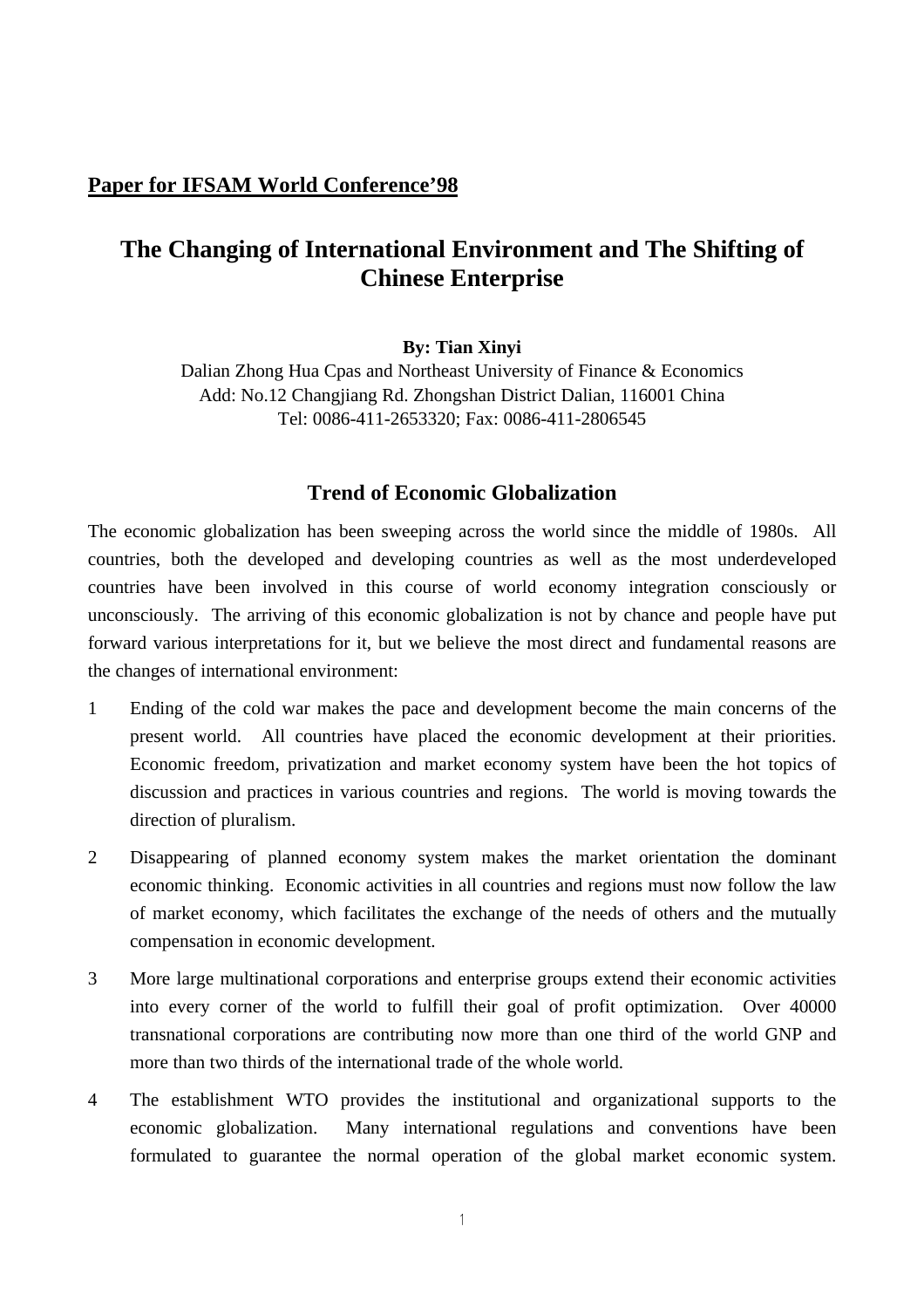International trade has been greatly increased, more capitals are moving across the boarders and the economic reliance of different countries have reached an unprecedented degree.

5 The development of new technologies adds further power to the economic globalization. The invention of modern transport and communication tools in the industrial revolution shortened the distance in the earth. The information technology revolution based on the microelectronic technology as well as the international networking of present time is merging the world economy into a globalized integrated 'network economy', which might introduce certain new ways of conducting economic activities across boarders in the world market.

#### **Adaptation of Chinese Enterprises**

China possesses one fourth of the world population and has the largest potential market in the world. Thus it will play more and more important role in the world economy. The national economy of China has kept the stable consecutive high speed development since 1978 when the country adopted the open and reform policy. The country's achievement has drawn a great attention of the world. Therefore, China must be one of the main considerations in the study of world economy and enterprise management.

The relations of production must suit the development of production forces. Based on the principle that the practice is the sole criteria of truth and many year's practices, Deng Xiaoping, the great man of China raised the so called 'Three Beneficial' thinking principle, i.e. the starting point of judgment on any initiatives should be to see if it is beneficial to the development of production forces, if it is beneficial to the increase the integrated state power and if it is beneficial to the improvement of people's life. According to these principles China adopted the well recognized open and reform policy and the one country two system arrangement. With the ideological liberation the country obtained glorious successes in the past two decades. The Fifteenth National Congress of CPC held last September summarized the lessons and experiences in the past and put forward a new theoretical framework for the future, in which it is clearly stated that 'to actively promote the fundamental transformations in the economical system and the economical growth mode', and 'to reform the state owned enterprises by establishing the modern enterprise system'. In particular:

1 The economic system transformation should be focused on the reform of the ownership. The single type of property right structure should changed into the plural structure along with ownership system reform. As the reform proceeds, the state owned enterprises will stand up the challenges of replacing the out of date products, capital reorganization and solving the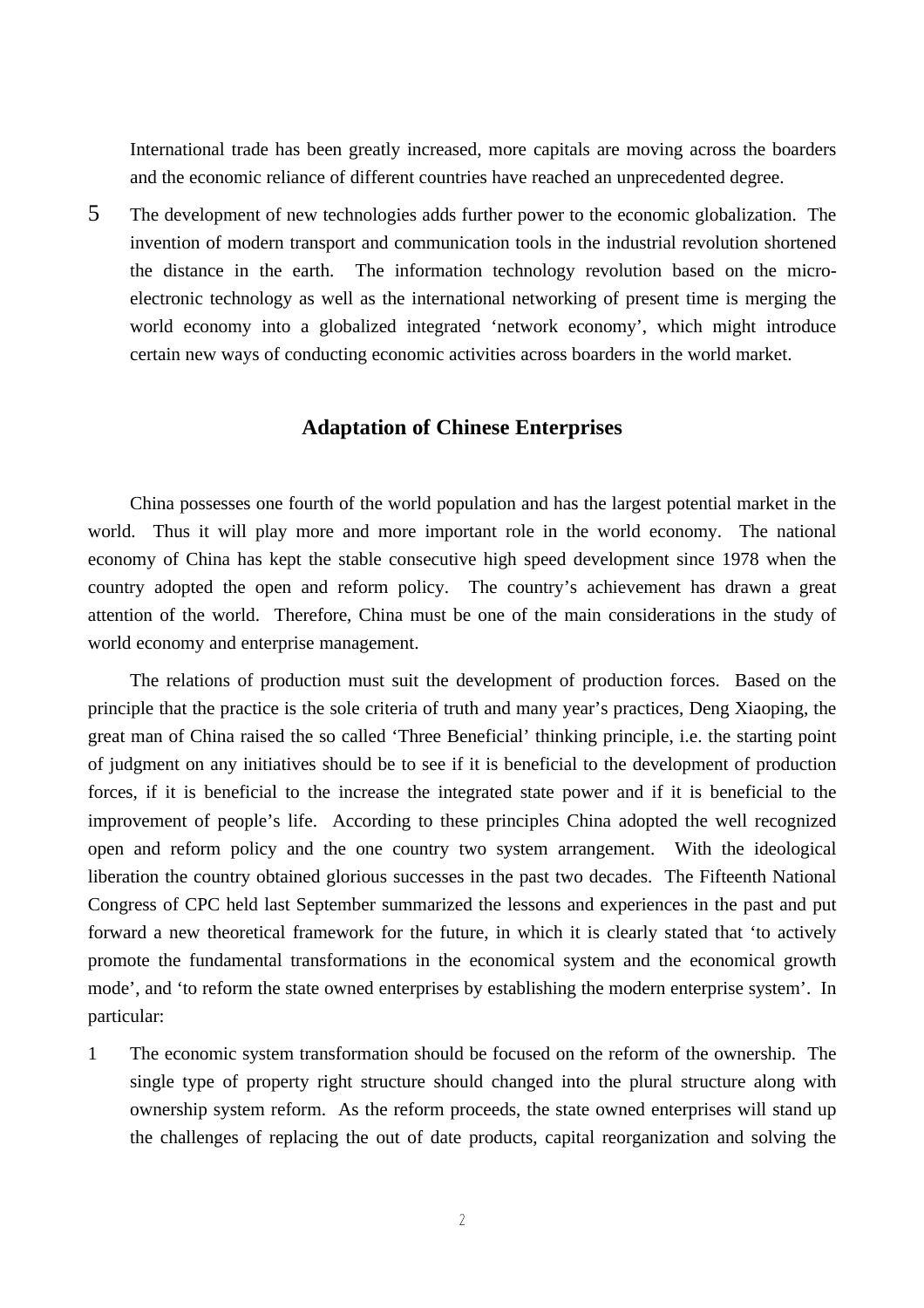redundancy problem to fit the new requirement of market economy, and more and more in the economy system will be the proportion of foreign capital involved enterprises, the joint stock enterprises, the enterprise groups of various kinds, and the private owned and/or operated enterprises.

- 2 The economic growth mode transformation should be focused on seeking economic benefits. High debt to assets ratio, low net capital return , low productivity and serious circular debt are now common problems existed in the present state owned enterprises, which affectes the efficiency of the national economy in whole. The government has taken many effective measures to deal these problems and the economic performance of the country has been greatly improved. In the first 9 month of the year the GDP of China was increased by 9% over the same period of last year under the comparable price. This economic growth rate has been achieved with low inflation rate, the national average retail price was increased by 1.3% from January to September, and resident consuming price was increased by 3.4%. During the same time the total industrial profit was increased by 32.4%, international import and export was increased by 24.1%. When the average tariff level is lowered to 17% from 23% on the first of October 1997, further increases in international trade can be expected.
- 3 The reform of the stated owned large and medium sized enterprises should be focused on the establishing modern enterprise system characterized by 'clear cut property right, well defined responsibility, separation of government with enterprises and scientifically managed'. The public corporation is the highest form the modern company and best reflects the fundamental characteristics of the modern enterprise system. The relevant Chinese authorities will choose from the 1000 key state owned enterprises, 120 enterprise groups and the 100 modern enterprise system experimental enterprises the candidates to be public listed in near future.

### **About Dalian City**

Being one of the 14 coastal area open cities of China and the window toward outside for Northeast Region, Dalian city has played an important role in the open and reform process. The city has changed greatly through nearly two decades' efforts in practicing open and reform policy and introducing foreign investments. The GNP of the city has been maintained a high speed of increase with over 10% of growth rate for every year during the period. Dalian's general economic power comes to the eighth position among China's 35 key cities, and the sixth in terms of its financial income. There are more than 6000 foreign invested enterprises in the city now. Based these foundations, the city's government put forwarded recently the goal to build a 'North Hong Kong', i.e. to realize the similar growth rate that Hong Kong has experienced during its development, to